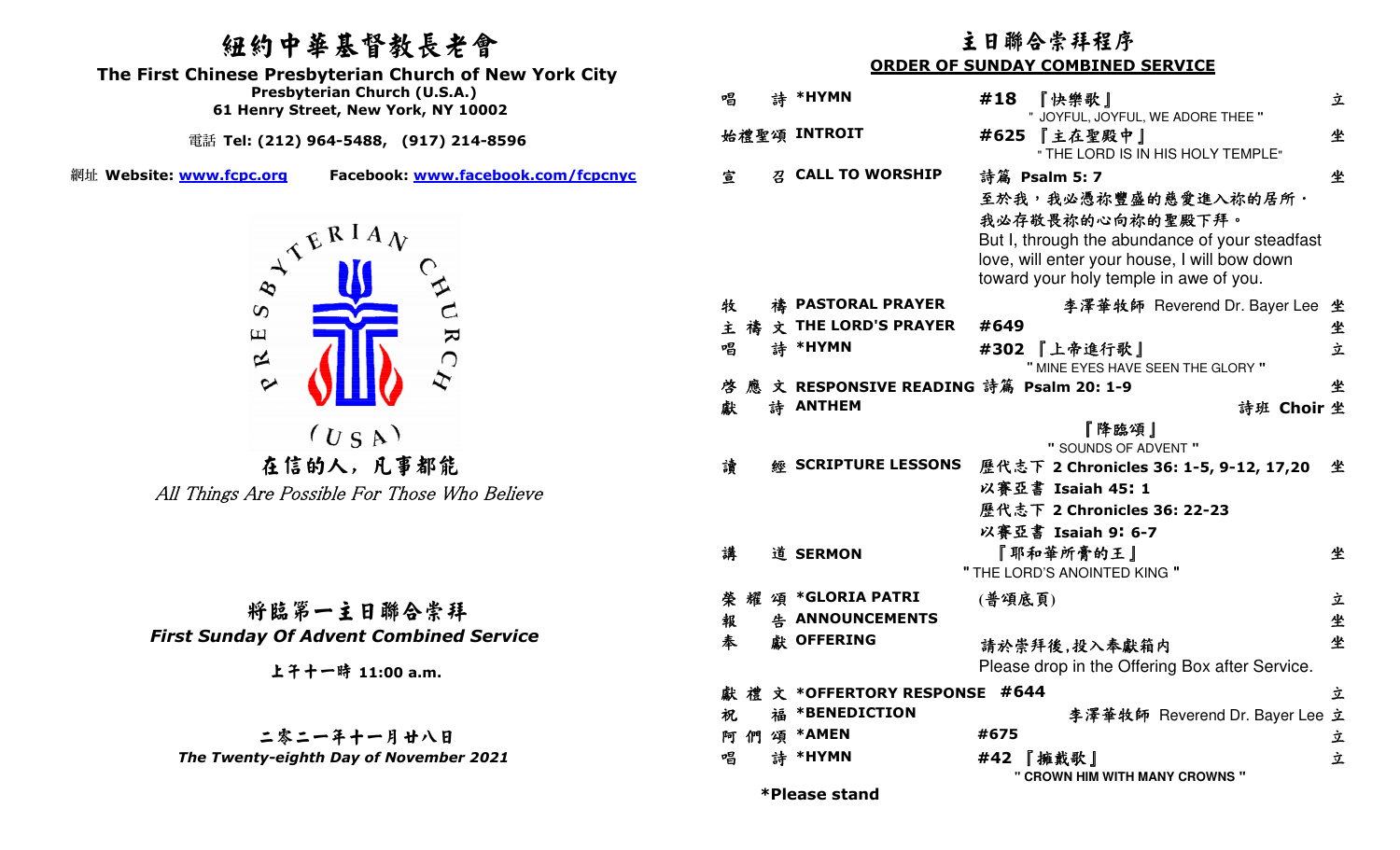### 報告事項

# 啟應文**:** 詩篇 **<sup>20</sup>** <sup>篇</sup> **1-9** <sup>節</sup>

- 主席啟**:** 願耶和華在你遭難的日子應允你.願名為雅各上帝的高舉你。
- 會眾應**:** 願祂從聖所救助你,從錫安堅固你。
	- 啟**:** 記念你的一切供獻,悅納你的燔祭。
	- 應: 將你心所願的賜給你,成就你的一切籌算。
	- 啟: 我們要因你的救恩誇勝,要奉我們上帝的名豎立旌旗·願
	- 耶和華成就你一切所求的。<br>應: 現在我知道耶和華救護祂的受膏者,必從祂的聖天上應允<br>祂: 現在手的能力救護祂。<br>啟: 有人靠車,有人靠馬,但我們要提到耶和華我們上帝的名。<br>應: 他們都屈身仆倒,我們卻起來,立得正直。
	-
	-
	- 應: 他們都屈身仆倒,我們卻起來,立得正直。<br>同<mark>讀:</mark> 求耶和華施行拯救.我們呼求的時候,願王應允我們。

#### **Responsive Reading: Psalm 20: 1-9**

- 1 May the Lord answer you when you are in distress; may the name of the God of Jacob protect you.
- 2 May He send you help from the sanctuary and grant you support from Zion.
- 3 May He remember all your sacrifices and accept your burnt offerings.
- 4 May He give you the desire of your heart and make all your plans succeed.
- 5 We will shout for joy when you are victorious and will lift up our banners in the name of our God. May the Lord grant all your requests.
- 6 Now I know that the Lord saves His anointed; He answers Him from His holy heaven with the saving power of His right hand.
- 7 Some trust in chariots and some in horses, but we trust in the name of the Lord our God.
- 8 They are brought to their knees and fall, but we rise up and stand firm.
- 9 O Lord, save the king! Answer us when we call!
- 1. 歡迎首次參加主日崇拜之新朋友,盼望你能繼續參加聚會,散會後請留下姓名, 通訊處及電話與司事,以便教會與你聯絡。
- 2. 祈禱會: 逢禮拜四下午二時在本堂舉行,歡迎各兄姊屆時參加。
- 3. 各兄姊於教會辦公時間內每日上午九時至下午五時可用本堂電話 **(212) 964-5488 或手提電話 (917) 214-8596 聯絡同工。**
- 4. 下主日是聖餐主日中英文聯合崇拜,請各位弟兄姊妹屆時回堂守主聖餐。
- 下主日是聖餐主日中英文聯合崇拜,請各位弟兄姊妹屆時回堂守主聖餐。 5. 本堂在網址 **www.fcpc.org**上載主日週刊,講道錄音,請瀏覽及收聽。

### 二零二一年選舉結果

#### **RESULTS OF ELECTION 2021**

| <b>Session</b><br>堂會<br>2022-2024                        | <b>Board of Deacons</b><br>執事會<br>2022-2024                      | <b>Board of Trustees</b><br>董事會<br>2022-2024                                                                   | <b>Community Affairs</b><br>Corp.<br>社區事工委員會<br>2022-2024 |
|----------------------------------------------------------|------------------------------------------------------------------|----------------------------------------------------------------------------------------------------------------|-----------------------------------------------------------|
| 陳張愛萍<br>Ada Chan<br>William Tsang 曾偉青<br>David Chung 鍾鎮練 | Jadine Lee 李趙玉琴<br>林 潔<br><b>Kit Lam</b><br>Christine Louie 雷甄惠珍 | Miao Li Lee 李許妙梨<br>Niteung Lee 李乃祥<br>Hian-Khing Teng 唐顯慶<br><b>William Tsang</b><br>曾偉青<br>(2 year term 二年任) | Peng Leong 梁李萍清<br>Jimmy Shek 石 懿 俊<br>Jeanne Yong 翁梁煥珍   |

#### 選舉二零二二年度提名委員會結果

#### **RESULT OF ELECTION OF NOMINATING COMMITTEE FOR 2022**

| Elder Daniel Lam 林務堅長老   | Deacon Peter Tam 譚建理執事      |
|--------------------------|-----------------------------|
| Elder Eliza Chung 鍾梁美鳳長老 | CRE Peng Cheng Leong 梁李萍清長老 |
| Elder Jimmy Shek 石懿俊長老   |                             |

|  |  |  | 二零二一年十二月份主日聯合崇拜輪值表 |  |
|--|--|--|--------------------|--|
|  |  |  |                    |  |

|      |                | 席<br>主 | 講<br>員 |
|------|----------------|--------|--------|
| 5 E  | 將臨第二主日聖餐崇拜     | 關悅雄長老  | 李澤華牧師  |
| 12 E | 將臨第三主日         | 方李芳執事  | 邵一嵐宣教師 |
| 19日  | 將臨第四主日<br>聖誕主日 | 梁美娥長老  | 李澤華牧師  |
| 26 E | 歲終主日           | 梁燊南長老  | 邵一嵐宣教師 |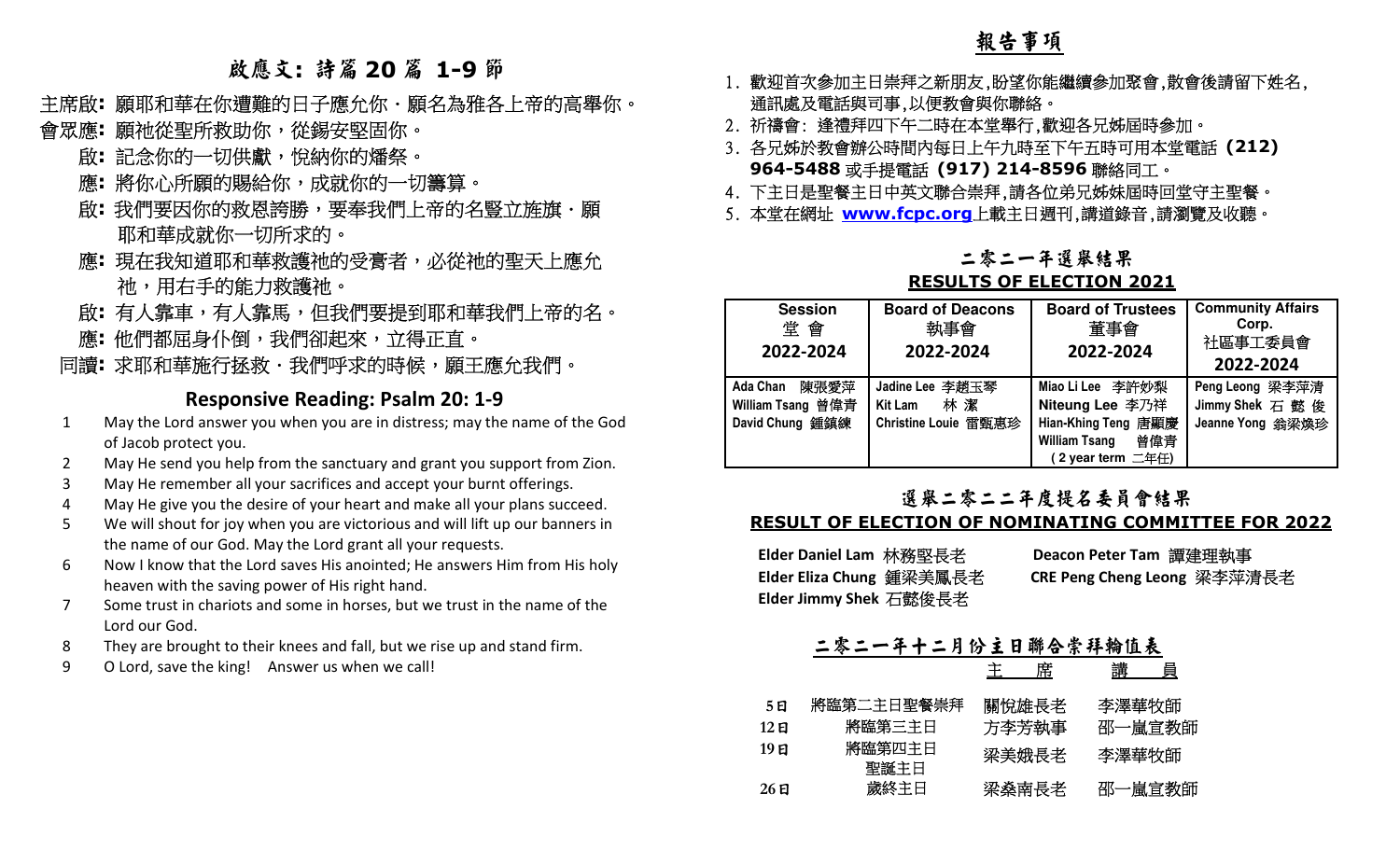### **誠聘主任牧師**

#### **紐約中華基督教⻑老會誠聘主任牧師。**

**具美國⻑老會 (Presbyterian Church USA) 認同之神學學位,** 

### **三年服務堂會經驗, 需能講流利粵語, 及具備英語溝通能力。**

### **請寄履歷致:PNC,**

The First Chinese Presbyterian Church

61 Henry Street, New York, NY 10002, <u>或電郵 f<mark>cpcsession@gmail.com</mark></u>

The First Chinese Presbyterian Church is seeking a Pastor (Head of Staff). The candidate should possess qualifications acceptable by the Presbyterian Church (USA) for Minister of Word and Sacrament, with 3 years of pastoral experience, and fluency in Cantonese and spoken English.Please send resume to: PNC,

The First Chinese Presbyterian Church,

61 Henry Street, New York, NY10002, or Email: fcpcsession@gmail.com

### **誠聘 Position Vacant**

### **紐約中華基督教⻑老會誠聘幹事。**

**須有大學學歷; 能講流利粵語; 及具備英語,華語溝通能力**;

**中,英文,電腦打字。**

**請寄履歷致:**Administrative Assistant

The First Chinese Presbyterian Church

61 Henry Street, New York, NY 10002, <u>或電郵 fcpcny@yahoo.com</u>

The First Chinese Presbyterian Church is seeking an Administrative Assistant:

 The candidate should have some college credits; fluency in Cantonese; spoken English and Mandarin; and ability to type English and Chinese.Please send resume to:

Administrative Assistant

The First Chinese Presbyterian Church,

61 Henry Street, New York, NY10002, or Email: fcpcny@yahoo.com

### 詩班獻詩歌詞

#### **Sounds of Advent**

**O come, O come, Emmanuel, and ransom captive Israel, that mourns in lonely exile here, until the Son of God appear, Rejoice! Rejoice! Emmanuel, shall come to thee, O Israel! Let all mortal flesh keep silence, and with fear and trembling stand, ponder nothing Earthly minded, for with blessing in His hand. Christ our God to earth descending, comes our homage to demand. O come blest Day spring, come and cheer, our spirits by Your advent here; Disperse the gloomy clouds of night, and death's dark shadows put to flight. Rejoice! Rejoice! Emmanuel, shall come to thee, O Israel! Let all mortal flesh keep silence, until the Son of God appear, keep silence, keep silence.** 

#### 医血管 医血管 医血管 医心理学 医心理学 医心理学 医心理学 医心理学 医心理学 臨頌

以馬内利懇求降臨,救贖釋放以色列民,淪落異邦寂寞傷心,引頸渴望神子降臨, 歡欣!歡欣!以色列民,以馬内利定要降臨!凡有血氣皆當静默,敬畏謙恭同肅立, 毋思絲毫世俗事物,因主基督臨世界 親手分賜天福聖恩,接受我眾恭敬拜。 清晨日光懇求降臨,藉主降臨歡慰眾心,衝開長夜幽暗愁雲,驅散死亡深沉黑影, 歡欣,歡欣,以馬内利民,以馬内利定要降臨!凡有血氣皆當静默, 引頸渴望神子降臨,當静默,當静默。

### 主日聯合崇拜事奉人員

|        | 今主日(十一月廿八日)<br>将臨第一主日 | 下主日(十二月五日)<br>将臨第二主日聖餐崇拜 |
|--------|-----------------------|--------------------------|
| 講員/主席  | 李澤華牧師 / 梁桑南長老         | 李澤華牧師 /<br>關悅雄長老         |
| 指揮/司琴  | 林主恩先生 / 邵一嵐宣教師        | 林主恩先生 / 邵一嵐宣教師           |
| 待<br>招 | 胡國傑長老                 | 方李芳執事                    |
| 聖壇插花   | 邵一嵐宣教師                | 邵一嵐宣教師                   |
| 聖餐主禮   |                       | 梁李萍清長老<br>梁燊南長老          |
| 聖餐襄禮   |                       | 胡國傑長老<br>雷甄惠珍執事          |
|        |                       | 陳盧秀華執事<br>翁華健長老          |
| 聖餐預備   |                       | 黃慧雲執事                    |
| 錄音/音響  | 黃惠賜執事                 | 黃惠賜執事                    |